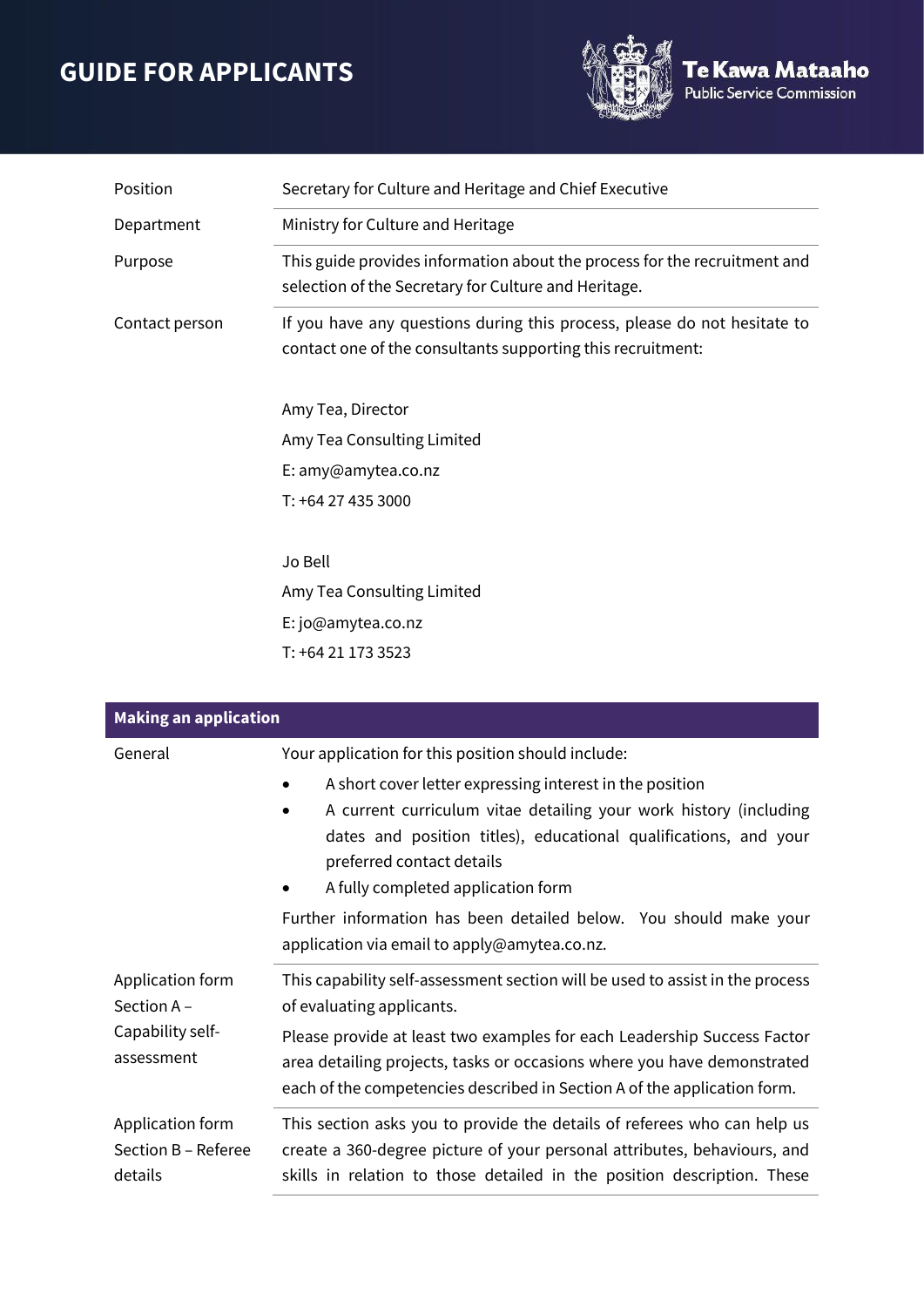|                                                                        | referees will be your current and previous managers, peers, junior staff<br>members, direct reports, or others.                                                                                                                                                                                                                                                                                                                               |
|------------------------------------------------------------------------|-----------------------------------------------------------------------------------------------------------------------------------------------------------------------------------------------------------------------------------------------------------------------------------------------------------------------------------------------------------------------------------------------------------------------------------------------|
|                                                                        | Please ensure you provide each referee's name, title, relationship to you,<br>and their preferred contact phone numbers. If they are based outside of<br>New Zealand, please also provide an email address for that referee.<br>We will contact you before approaching named referees.                                                                                                                                                        |
| Application form<br>Section C -<br>Authorisation                       | In completing the authorisation section of the form, you are allowing the<br>Public Service Commissioner (the Commissioner), or their designated<br>representative or agent, to undertake the following checks:                                                                                                                                                                                                                               |
|                                                                        | We may approach, in confidence, not only the referees you have<br>named, but other people who have personal knowledge of you to<br>gather information related to your suitability for this appointment.<br>Qualifications and credit checks are completed by an external<br>agency on behalf of Te Kawa Mataaho, only for the preferred<br>candidate.<br>Security checks by the New Zealand Security Intelligence Service are                 |
|                                                                        | required. These include vetting through the New Zealand Police and<br>the Serious Fraud Office. The full check is completed only for the<br>preferred candidate.                                                                                                                                                                                                                                                                              |
| Application form<br>Section D - Criminal<br>convictions<br>declaration | The information in this section is required to check whether you have any<br>past criminal convictions or pending charges that might impact on your<br>ability to be effective in the position.                                                                                                                                                                                                                                               |
|                                                                        | If you are the preferred candidate for the position, we will confirm the<br>details you have given through a criminal history check carried out by the<br>Ministry of Justice. Only those directly involved in the recruitment,<br>including our agents (and if necessary a legal advisor) will have access to<br>this information prior to your appointment (if you are appointed, your<br>declaration will be filed on your personal file). |
|                                                                        | The information provided in this section by unsuccessful applicants will be<br>destroyed at the completion of the process.                                                                                                                                                                                                                                                                                                                    |
|                                                                        | If you fail to provide relevant information and the Commissioner<br>subsequently discovers that you have a criminal conviction that could not<br>be withheld under the Criminal Records (Clean Slate) Act 2004 or a charge<br>was pending at the time of appointment, you may be dismissed.                                                                                                                                                   |
|                                                                        | You may access this information and request its correction.<br>See 'Key Legislation' below for information on the Criminal Records (Clean<br>Slate) Act 2004.                                                                                                                                                                                                                                                                                 |
|                                                                        |                                                                                                                                                                                                                                                                                                                                                                                                                                               |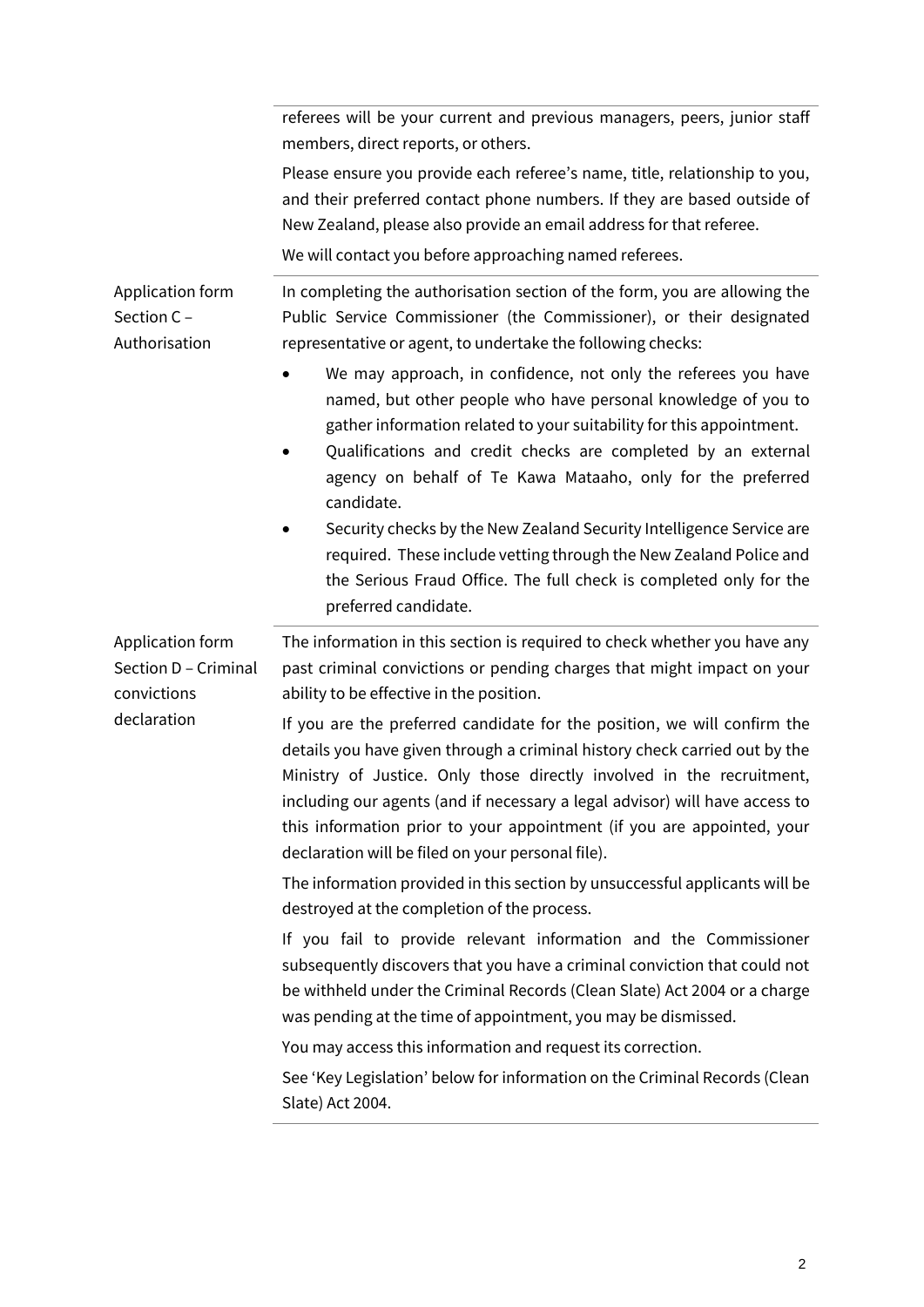| Application form<br>Section E -<br>Leadership Insight<br>information | This section is to give Te Kawa Mataaho permission to use your Leadership<br>Insight information (where this assessment has been previously<br>completed) for the purposes of this recruitment process.                                                                                                                                                                                                                                                                                                                                                                      |
|----------------------------------------------------------------------|------------------------------------------------------------------------------------------------------------------------------------------------------------------------------------------------------------------------------------------------------------------------------------------------------------------------------------------------------------------------------------------------------------------------------------------------------------------------------------------------------------------------------------------------------------------------------|
| Application form<br>Section F - Conflict<br>of interest              | A conflict of interest means a conflict between a public duty and private<br>and/or personal interests. Personal interests may be financial or relate to<br>family, friends or associates. Conflicts of interest may be actual, potential<br>or perceived. A conflict of interest may happen at any stage during the<br>recruitment process. You are responsible for advising Te Kawa Mataaho<br>immediately if you believe there is a possible conflict of interest. Please<br>note that this will not invalidate your application but will be taken into<br>consideration. |
| <b>Key legislation</b>                                               |                                                                                                                                                                                                                                                                                                                                                                                                                                                                                                                                                                              |
| <b>Public Service Act</b><br>2020                                    | Appointments to chief executive positions in the Public Service are made<br>under Schedule 7 clause 3 of the Public Service Act 2020. This legislation<br>sets out procedures to be followed in making these appointments and<br>specifies the respective responsibilities of Ministers and the Commissioner.                                                                                                                                                                                                                                                                |
| Privacy Act 2020                                                     | The recruitment process is subject to the provisions of the Privacy Act 2020.<br>Personal information collected during this appointment process will be<br>used solely for assessing your suitability for employment in this position. It<br>will be held confidentially by the Commissioner, the recruitment and<br>assessment consultants, the interview panel and to Te Kawa Mataaho staff<br>who will assist the Commissioner with this appointment process.<br>Evaluative information will be held in confidence and you do not have right<br>of access to it.          |
|                                                                      | Your authority is needed to gather some of this information and an<br>authorisation section is attached for this purpose. If you are appointed to<br>this position the information will be retained. If you are unsuccessful all of<br>your application documents will be destroyed, unless you request that they<br>be returned.                                                                                                                                                                                                                                            |
| <b>Criminal Records</b><br>(Clean Slate) Act<br>2004                 | [Extract from Ministry of Justice pamphlet 'Criminal Records (Clean Slate) Act<br>2004']                                                                                                                                                                                                                                                                                                                                                                                                                                                                                     |
|                                                                      | You must meet all conditions in section 7 of the Act (a summary is set out<br>below) before your convictions can be withheld. The Act should be<br>consulted for full information (see www.legislation.govt.nz - exceptions to<br>the Clean Slate scheme are found in section 19 of the Act).<br>You must:                                                                                                                                                                                                                                                                   |
|                                                                      | • Have no convictions within the last seven years                                                                                                                                                                                                                                                                                                                                                                                                                                                                                                                            |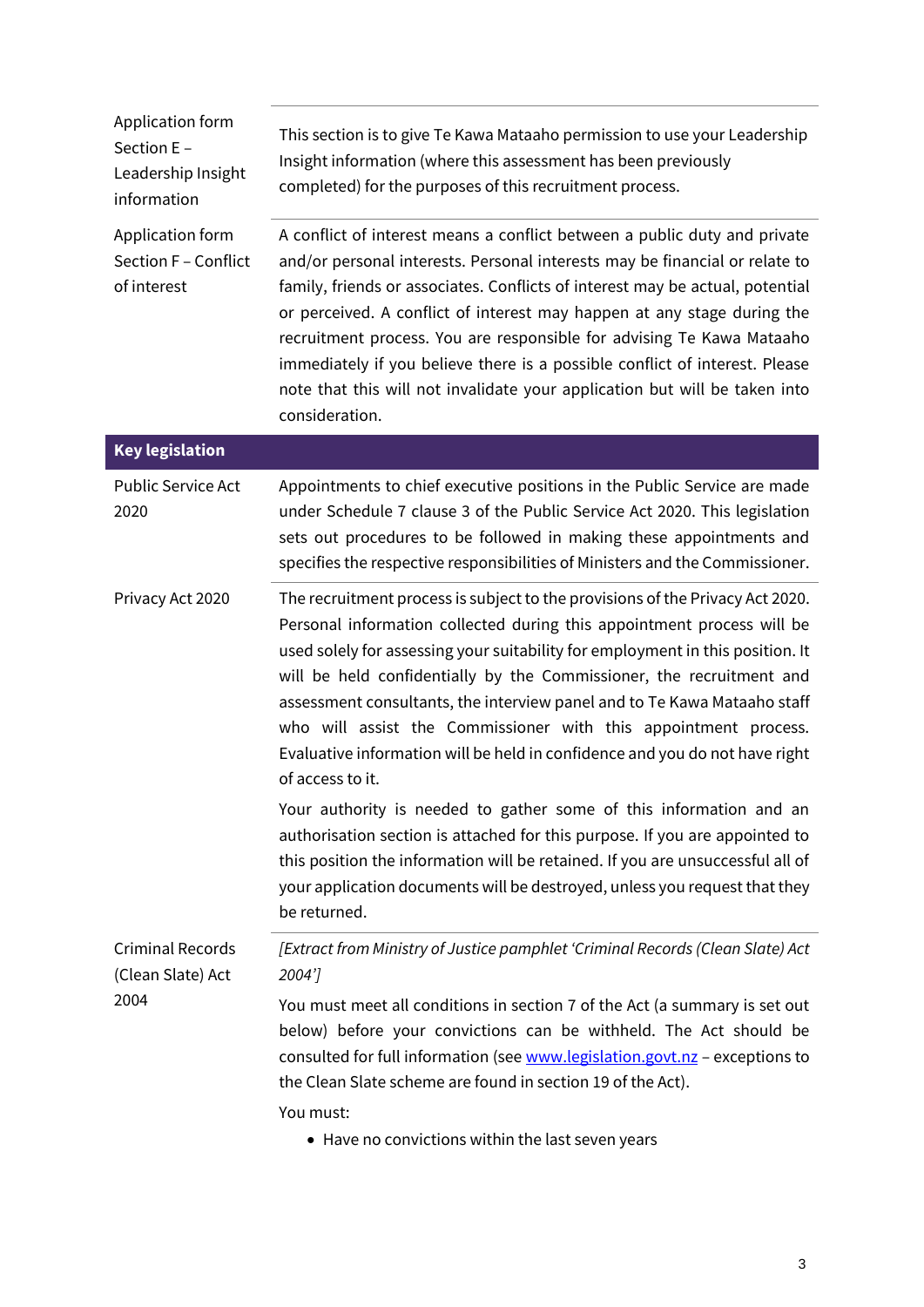|                         | · Never have been sentenced to a custodial sentence e.g.<br>imprisonment, corrective training, borstal                                                                                                                                                                                                                                                                                                                                                                                                                                                                                                                                                                                                                                                                                                                  |
|-------------------------|-------------------------------------------------------------------------------------------------------------------------------------------------------------------------------------------------------------------------------------------------------------------------------------------------------------------------------------------------------------------------------------------------------------------------------------------------------------------------------------------------------------------------------------------------------------------------------------------------------------------------------------------------------------------------------------------------------------------------------------------------------------------------------------------------------------------------|
|                         | • Never have been ordered by a Court following a criminal case to be<br>detained in a hospital due to your mental condition instead of being<br>sentenced                                                                                                                                                                                                                                                                                                                                                                                                                                                                                                                                                                                                                                                               |
|                         | • Not have been convicted of a "specified offence" e.g. sexually<br>offending against children and young people or the mentally<br>impaired                                                                                                                                                                                                                                                                                                                                                                                                                                                                                                                                                                                                                                                                             |
|                         | • Have paid in full any fine, reparation, or costs ordered by the Court in<br>a criminal case                                                                                                                                                                                                                                                                                                                                                                                                                                                                                                                                                                                                                                                                                                                           |
|                         | • Never have been indefinitely disqualified from driving under section<br>65 of the Land Transport Act 1998 or equivalent provision                                                                                                                                                                                                                                                                                                                                                                                                                                                                                                                                                                                                                                                                                     |
|                         | If you meet these requirements you could answer "No".                                                                                                                                                                                                                                                                                                                                                                                                                                                                                                                                                                                                                                                                                                                                                                   |
| The appointment process |                                                                                                                                                                                                                                                                                                                                                                                                                                                                                                                                                                                                                                                                                                                                                                                                                         |
| Applications            | The application deadline for this position is Thursday, 30 June 2022 at<br>11.59pm.                                                                                                                                                                                                                                                                                                                                                                                                                                                                                                                                                                                                                                                                                                                                     |
| Assessments             | The panel may invite you to undertake an assessment, and this will be<br>catered to the position. This step can provide the Commissioner and the<br>interview panel with further information on your suitability for the position<br>of Secretary for Culture and Heritage and Chief Executive, Ministry for<br>Culture and Heritage.                                                                                                                                                                                                                                                                                                                                                                                                                                                                                   |
|                         | You will be given detailed feedback on your performance and if you are the<br>successful candidate the results of the assessment will be used to develop<br>a first year, professional development plan.                                                                                                                                                                                                                                                                                                                                                                                                                                                                                                                                                                                                                |
| Interviews              | Interviews will take place in Wellington. Shortlisted candidates will be given<br>more details on the interview panel and process at the time of arranging<br>interviews.                                                                                                                                                                                                                                                                                                                                                                                                                                                                                                                                                                                                                                               |
| Panel Interviews        | Deputy Public Service Commissioner Helene Quilter will chair the interview<br>panel, which is usually made up of a number of invited people, which will<br>include a panel member that has been nominated by the Responsible<br>Minister. Panellists may be chosen for a number of reasons, such as to<br>provide expertise in a particular field. Panellists attend in their own right.<br>The panel has an advisory role in assisting the Commissioner to determine<br>the extent to which candidates meet the criteria set for the position and<br>have the qualities to perform to the standards required in section 52 and<br>section 73 of the Public Service Act 2020.<br>Responsibility for making the decision on whom to recommend for<br>appointment rests solely with the chair of the interview panel. The |